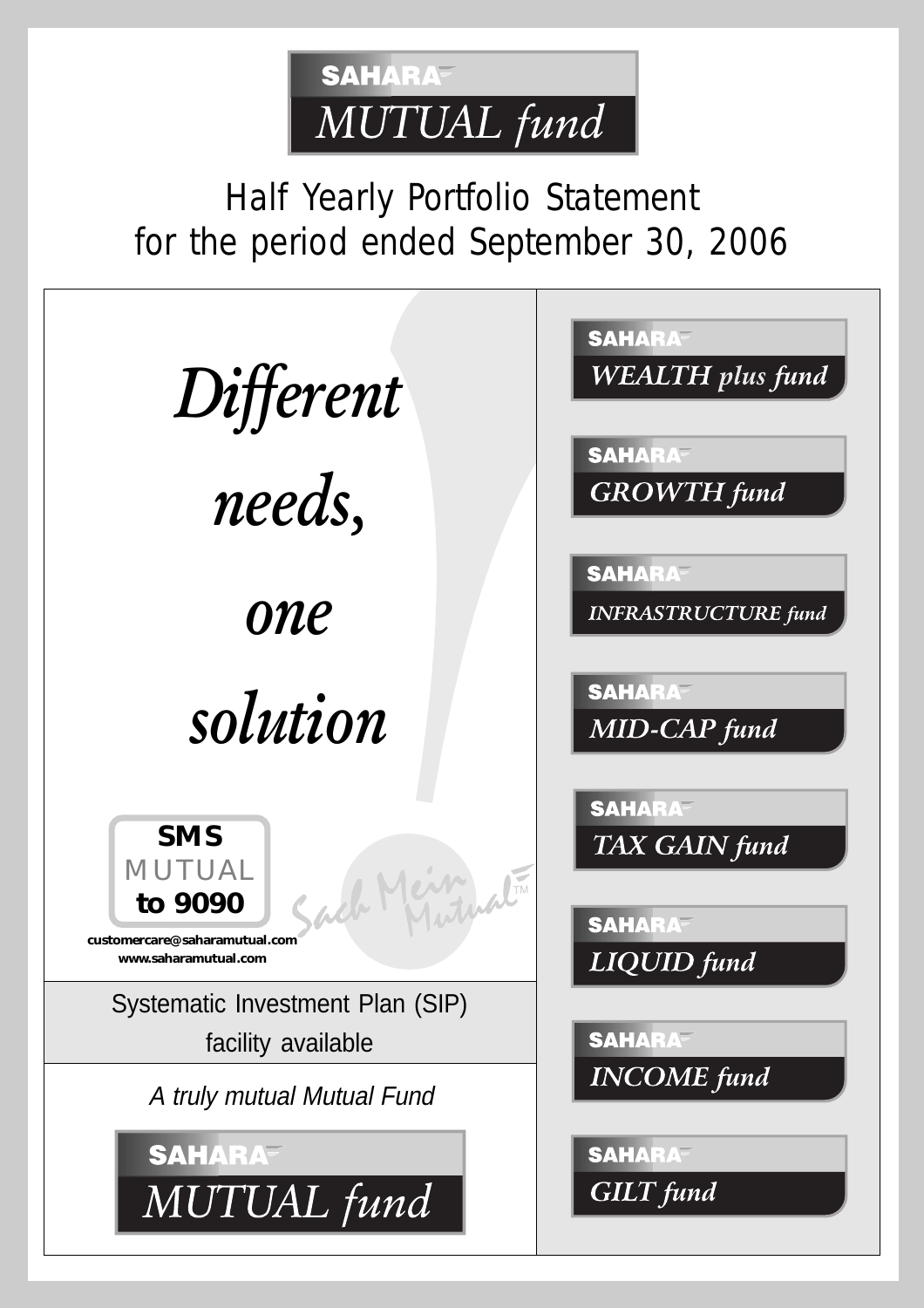# Grow with the Indian Economy

Invest in

## **SAHARA GROWTH** fund

### Systematic Investment Plan (SIP) facility also available

Scheme Classification & Objective: Sahara Growth Fund is an open ended growth fund with an objective to achieve capital appreciation by investing in equity and equity related instruments. Risk Factors: Mutual Funds and securities are subject to market risks and the NAV of the scheme may go up or down depending upon the factors affecting the securities market. There can be no assurance or guarantee that the scheme's objective will be achieved. The past performance of the previous scheme/s, sponsor or its group affiliates are not indicative of or do not guarantee the future performance of the scheme. The sponsor is not responsible or liable for any loss or shortfall resulting from the operations of the scheme beyond the contribution of Rs.1 lakh made by it towards setting up of the Mutual Fund. Sahara Growth Fund is only the name of the scheme and does not in any manner indicate either the quality of the scheme, its future prospects or the returns. Please read the Offer Document carefully before investing.

#### *MUTUAL*

**SAHA** 

#### Half yearly Portfolio Statement for the period ended September 30, 2006 SAHARA LIQUID FUND

2

| Name of the Instrument                         | Rating  | Quantity | <b>Market Value</b><br>(Rs. Lacs) | $%$ of<br><b>NAV</b> |
|------------------------------------------------|---------|----------|-----------------------------------|----------------------|
| 1. Equity & Equity related                     |         |          |                                   |                      |
| (a) listed/awaiting listing on Stock Exchanges |         | Nil      | Nil                               | Nil                  |
| (b) Unlisted                                   |         | Nil      | Nil                               | Nil                  |
| 2. Debt Instruments                            |         |          |                                   |                      |
| (a) Listed                                     |         |          |                                   |                      |
| <b>Bonds / Floating Rate NCDs</b>              |         |          |                                   |                      |
| Power Finance Corporation Ltd *                | AAA     | $100 -$  | 1000.00                           | 6.36                 |
| (b) Privately Placed / Unlisted                |         |          |                                   |                      |
| <b>Floating Rate NCDs/PTC</b>                  |         |          |                                   |                      |
| Electrosteel Castings Ltd *                    | $P1+$   | 1000000  | 1000.00                           | 6.36                 |
| Cholamandalam DBS Ltd *                        | $P1 +$  | 500000   | 500.00                            | 3.18                 |
| ICICI Bank Ltd PTC *                           | AAA(SO) | 10       | 326.44                            | 2.07                 |
| UTI Bank Ltd PTC *                             | AAA(SO) | 10       | 321.63                            | 2.05                 |
| Berger Paints *                                | $P1 +$  | 200000   | 200.00                            | 1.27                 |

\* Thinly Traded / Non Traded Securities

a. No NPAs as per SEBI guidelines. b.Total value and percentage of illiquid equity shares - Nil

c. Total outstanding exposure in derivative inst. at the end of the period-Nil

Total investments in foreign securities/ADRs/GDRs at the end of the period. Nil \$ Dividend declared during the half year per \$ Dividend declared during the half year period

e. Average Portfolio maturity: 109.98 days f. Net Asset Value at the

| Net Asset value at the        |                                          |            |
|-------------------------------|------------------------------------------|------------|
| beginning of the period (Rs.) | NAV at the end of the period (Rs.)       | 30/09/2006 |
| FPO - Growth Option           | 1,257.3228 FPO - Growth Option           | 1.293.6304 |
| FPO- Daily Dividend Option    | 1,023.9399 FPO-Daily Dividend Option     | 1.024.4846 |
| FPO - Weekly Dividend Option  | 1,024.6207 FPO - Weekly Dividend Option  | 1.024.6207 |
| FPO - Monthly Dividend Option | 1,023.8567 FPO - Monthly Dividend Option | 1.024.4358 |
| VPO- Daily Dividend Option    | 1,023.9494 VPO-Daily Dividend Option     | 1.024.4954 |
| VPO- Weekly Dividend Option   | 1,023.9360 VPO- Weekly Dividend Option   | 1.024.8757 |
| VPO- Monthly Dividend Option  | 1,024.0510 VPO-Monthly Dividend Option   | 1.025.0389 |
| VPO- Growth Option            | 1,258.5984 VPO- Growth Option            | 1.296.5077 |
|                               |                                          |            |

| Name of the Instrument              | Rating | <b>Quantity</b> | <b>Market Value</b><br>(Rs. Lacs) | $%$ of<br><b>NAV</b> |
|-------------------------------------|--------|-----------------|-----------------------------------|----------------------|
| 3. Money Market Instruments         |        |                 |                                   |                      |
| <b>Commercial Paper</b>             |        | Nil             | Nil                               | Nil                  |
| <b>Certificate of Deposit</b>       |        |                 |                                   |                      |
| IndusInd Bank Ltd CD mat 24/10/2006 | $P1+$  | 2000000         | 1979.08                           | 12.59                |
| ABN Amro Bank CD mat 03/10/2006     | $P1 +$ | 1000000         | 992.67                            | 6.32                 |
| ABN Amro Bank CD mat 24/10/2006     | $P1 +$ | 1000000         | 948 10                            | 6.03                 |
| ICICI Bank Ltd CD mat 22/06/2007    | $A1+$  | 1000000         | 945.26                            | 6.01                 |
| ICICI Bank Ltd CD mat 20/09/2007    | $A1+$  | 1000000         | 926 44                            | 5.90                 |
| UTI Bank Ltd CD mat 27/10/2006      | $P1+$  | 1000000         | 941.33                            | 5.99                 |
| UTI Bank Ltd CD mat 18/09/2007      | $P1+$  | 900000          | 833.58                            | 5.31                 |
| UCO Bank Ltd CD mat 25/10/2006      | $P1+$  | 1000000         | 945.62                            | 6.02                 |
| Indian Bank CD mat 05/06/2007       | $F1+$  | 1000000         | 945.03                            | 6.01                 |
| Allahabad Bank CD mat 19/07/2007    | $P1+$  | 500000          | 462.88                            | 2.95                 |
| 4. Others - Short Term Deposits     |        |                 |                                   |                      |
| Lakshmi Vilas Bank Ltd              |        |                 | 1000.00                           | 6.36                 |
| 5. Current Assets                   |        |                 | 1444.86                           | 9.22                 |
| <b>Grand Total</b>                  |        | 12100120        | 15712.91                          | 100.00               |

(FPO) - Fixed Pricing Option; (VPO) - Variable Pricing Option  $5.9$  Dividend per unit (Rs) during the half years during the half years during the half years of  $\sim$ 

| Sahara Liquid Fund                                | Dividend per unit (Rs.) |
|---------------------------------------------------|-------------------------|
| Fixed Pricing Option - Daily Dividend Option      | 28.71                   |
| Fixed Pricing Option - Monthly Dividend Option    | 9.02                    |
| Variable Pricing Option - Daily Dividend Option   | 29.84                   |
| Variable Pricing Option - Weekly Dividend Option  | 29.37                   |
| Variable Pricing Option - Monthly Dividend Option | 29.47                   |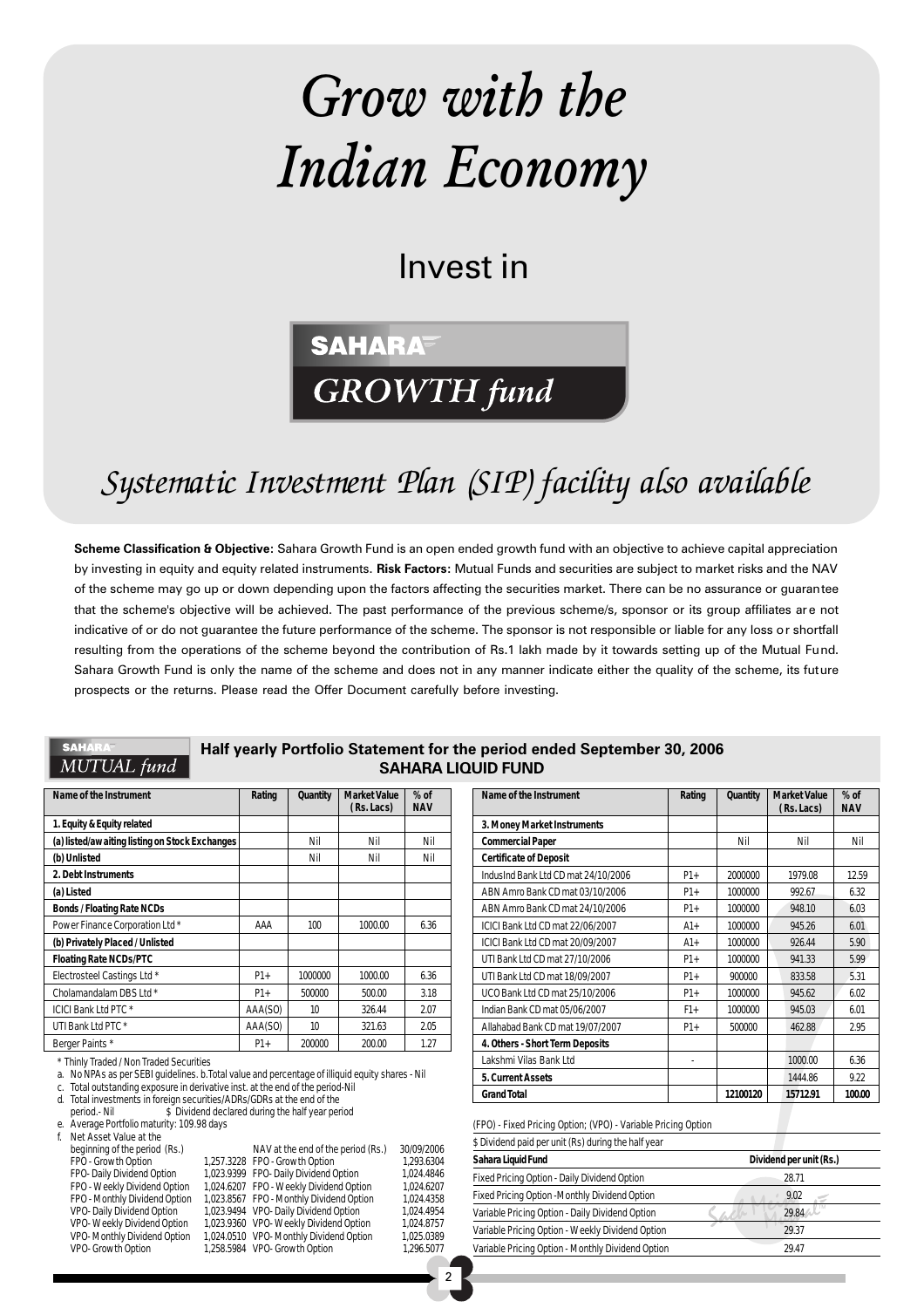### MUTUAL fund

#### Half yearly Portfolio Statement for the period ended September 30, 2006 SAHARA GROWTH FUND

| Name of the Instrument<br><b>Industry</b>                  |                                 | Qty.  | Market Value | $%$ of     |
|------------------------------------------------------------|---------------------------------|-------|--------------|------------|
|                                                            |                                 |       | (Rs. Lacs)   | <b>NAV</b> |
| 1) Equity & Equity related                                 |                                 |       |              |            |
| (a) listed / awaiting listing on<br><b>Stock Exchanges</b> |                                 |       |              |            |
| Bharat Heavy Electricals Ltd.                              | <b>Industrial Capital Goods</b> | 1400  | 33.58        | 5.53       |
| Tech Mahindra Ltd.                                         | Software                        | 5000  | 30.92        | 5.09       |
| Tata Consultancy Services Ltd.                             | Software                        | 3000  | 30.66        | 5.05       |
| Mahindra & Mahindra Ltd.                                   | Auto                            | 4500  | 30.60        | 5.04       |
| Asea Brown Boveri Ltd.                                     | <b>Industrial Capital Goods</b> | 1000  | 29.23        | 4.81       |
| <b>ITC Ltd.</b>                                            | <b>Consumer Non Durables</b>    | 15000 | 28.16        | 4.64       |
| Reliance Industries Ltd.                                   | Petroleum Products              | 2400  | 28.12        | 4.64       |
| ACC Ltd.                                                   | Cement                          | 2800  | 27.82        | 4.58       |
| Reliance Communication Ventures Ltd.                       | <b>Telecom Services</b>         | 8000  | 27.73        | 4.58       |
| Infosys Technologies Ltd.                                  | Software                        | 1500  | 27.74        | 4.57       |
| Crompton Greaves Ltd.                                      | <b>Industrial Capital Goods</b> | 11000 | 27.10        | 4.47       |
| Siemens Ltd.                                               | <b>Industrial Capital Goods</b> | 2500  | 26.84        | 4.42       |
| Ranbaxy Laboratories Ltd.                                  | Pharmaceuticals                 | 6000  | 26.37        | 4.34       |
|                                                            |                                 |       |              |            |

a. No NPAs as per SEBI guidelines. b.Total value and percentage of illiquid equity shares - Nil

c. Total outstanding exposure in derivative instruments at the end of the period - Nil

d. Total investments in foreign securities/ADRs/GDRs at the end of the period.- Nil

#### EMPOWERING THE INVESTOR ... Systematic Investment Plan (SIP)

#### 1) What is Systematic Investment Plan?

(a) A Systematic Investment Plan (SIP) enables a prospective investor to invest a fixed sum of money regularly, in a mutual fund.

- (b) An SIP allows oneself to buy units on a given date each month, so that one can plan their savings.
- (c) One can give post-dated cheques and the investments will be made regularly in the respective schemes.
- 2) What are the benefits of investing through SIP?
	- (a) An SIP actually reduces risk, by spreading the investments over a longer period of time, at various levels of the market
	- (b) An investment month after month would ensure that one is invested at the high and the low, and make the best out of an opportunity that could be tough to predict in advance.
	- (c) Investing a fixed sum regularly, means averaging out the cost, as one gets fewer units when the price goes up and more when the price goes down,
	- (d) An SIP enables one to set aside money, month after month, and usually gives much **better returns** than a bank recurring deposit.

#### 3) What are the other features?

- (a) Entry Load: Entry loads are generaly levied at attractive levels as compared to one-time investment option.
- (b) Reasonable Amount: An SIP can be presently started with a minimum of Rs. 1000/- a month under the monthly option and a minimum of Rs. 2000/- under quarterly option.
- (c) Convenience: SIP cheques are accepted at AMC offices / CAMS ISCs across the country. While one could start an investment at any time, the balance cheques may be uniformly dated for each month / quarter for the same amount, as per one's convenience.

#### **SAHA** MUTUAL fund

#### Half yearly Portfolio Statement for the period ended September 30, 2006 SAHARA WEALT

3

| Name of the Instrument                                     | <b>Industry</b>                 | Qty.  | <b>Market Value</b><br>(Rs. Lacs) | $%$ of<br><b>NAV</b> |
|------------------------------------------------------------|---------------------------------|-------|-----------------------------------|----------------------|
| 1. Equity & Equity related                                 |                                 |       |                                   |                      |
| (a) Listed / awaiting listing on<br><b>Stock Exchanges</b> |                                 |       |                                   |                      |
| Larsen and Toubro Ltd                                      | Industrial Capital Goods        | 7000  | 89.07                             | 4.50                 |
| Ranbaxy Laboratories Ltd                                   | Pharmaceuticals                 | 20000 | 8789                              | 444                  |
| Asea Brown Boveri Ltd                                      | Industrial Capital Goods        | 3000  | 87.68                             | 4.43                 |
| Siemens Ltd                                                | Industrial Capital Goods        | 8000  | 85.88                             | 4.34                 |
| <b>Bharat Heavy Electricals Ltd</b>                        | <b>Industrial Capital Goods</b> | 3500  | 83.96                             | 4.24                 |
| Infosys Technologies Ltd                                   | Software                        | 4500  | 83.23                             | 4.20                 |
| Tata Consultancy Services Ltd                              | Software                        | 8000  | 81.76                             | 4.13                 |
| Mahindra & Mahindra Ltd                                    | Auto                            | 12000 | 8161                              | 412                  |
| Crompton Greaves Ltd                                       | Industrial Capital Goods        | 30000 | 73.92                             | 3.73                 |
| Reliance Industries Ltd.                                   | Petroleum Products              | 6000  | 70.31                             | 3.55                 |
| Thermax Ltd                                                | Industrial Capital Goods        | 21702 | 68.09                             | 3.44                 |
| Bajaj Auto Ltd                                             | Auto                            | 2200  | 65.92                             | 3.33                 |
| <b>Tech Mahindra Ltd</b>                                   | Software                        | 10500 | 64.93                             | 3.28                 |
| Oil & Natural Gas Corp Ltd                                 | Oil                             | 5000  | 5849                              | 2.95                 |
| <b>ITC</b> Ltd                                             | <b>Consumer Non Durables</b>    | 30000 | 56.31                             | 2.84                 |
| Hindalco Industries Ltd                                    | Non Ferrous Metals              | 49105 | 44 44                             | 2.24                 |
| Sterlite Industries Ltd                                    | Non Ferrous Metals              | 10000 | 43.67                             | 2.20                 |
| WIPRO Ltd                                                  | Software                        | 8250  | 43.30                             | 2.19                 |
| Bombay Rayon Fashions Limited                              | <b>Textile Products</b>         | 26000 | 42.84                             | 2.16                 |
| Reliance Energy Ltd                                        | Power                           | 8000  | 38.77                             | 1.96                 |

| Name of the Instrument                              | <b>Industry</b>                 | Oty.   | <b>Market Value</b><br>(Rs. Lacs) | $%$ of<br><b>NAV</b> |
|-----------------------------------------------------|---------------------------------|--------|-----------------------------------|----------------------|
| Grasim Industries Ltd                               | Cement                          | 1500   | 37.87                             | 1.91                 |
| Tata Investment Corporation Ltd.                    | Finance                         | 8951   | 35.82                             | 1.81                 |
| Raymond Ltd                                         | <b>Textile Products</b>         | 7000   | 31.68                             | 1.60                 |
| <b>Bharat Electronics Ltd</b>                       | <b>Industrial Capital Goods</b> | 2500   | 28.94                             | 1.46                 |
| Mahanagar Telephone Nigam Ltd                       | <b>Telecom Services</b>         | 10000  | 15.68                             | 0.79                 |
| KSB Pumps Ltd.                                      | <b>Industrial Products</b>      | 607    | 3.31                              | 0.17                 |
| Aditya Birla Nuvo                                   | <b>Textile Products</b>         | 244    | 2.12                              | 0.11                 |
| Total                                               |                                 | 303559 | 1507.49                           | 76.12                |
| (b) Unlisted                                        |                                 | Nil    | Nil                               | Nil                  |
| 2. Debt Instruments                                 |                                 |        |                                   |                      |
| (a) Listed / awaiting listing on stock<br>exchanges |                                 | Nil    | Nil                               | Nil                  |
| (b) Privately Placed / Unlisted                     |                                 | Nil    | Nil                               | Nil                  |
| 3. Money Market Instruments                         |                                 |        |                                   |                      |
| Total                                               |                                 | Nil    | Nil                               | Nil                  |
| <b>4.0thers: Current Assets</b><br>Total            |                                 |        | 472.79                            | 23.88                |
| <b>Grand Total</b>                                  |                                 | 303559 | 1980.28                           | 100.00               |

(FPO) - Fixed Pricing Option; (VPO) - Variable Pricing Option

| e. NAV per unit                                                                  | <b>VPO Dividend</b><br>(Rs) | (Rs)    | VPO Growth FPO Dividend<br>(Rs) | <b>FPO Growth</b><br>(Rs) |
|----------------------------------------------------------------------------------|-----------------------------|---------|---------------------------------|---------------------------|
| NAV at the beginning of the<br>period:<br>NAV at the end of the                  | 13.8300                     | 13.8300 | 13.7825                         | 13.7825                   |
| period 29th September, 06<br>Dividend / Bonus declared                           | 13.1484                     | 13.1484 | 13.0686                         | 13.0686                   |
| during the half year period: Nil<br>Portfolio Turnover Ratio (Absolute): 151.36% |                             |         |                                 |                           |

a. No NPAs as per SEBI guidelines. b.Total value and percentage of illiquid equity shares - Nil

c. Total outstanding exposure in derivative instruments at the end of the period - Nil

d. Total investments in foreign securities/ADRs/GDRs at the end of the period.- Nil

| Bajaj Auto Ltd.                                                                                                    | Auto                       | 800                                 | 23.97       | 3.95               |
|--------------------------------------------------------------------------------------------------------------------|----------------------------|-------------------------------------|-------------|--------------------|
| Reliance Energy Ltd.                                                                                               | Power                      | 4200                                | 20.36       | 3.35               |
| Shri Digvijay Cement Co. Ltd.                                                                                      | Cement                     | 50000                               | 17.68       | 2.91               |
| Mahindra Automotive Steels Ltd.                                                                                    | <b>Industrial Products</b> | 5806                                | 15.70       | 2.59               |
| Cipla Ltd.                                                                                                         | Pharmaceuticals            | 5700                                | 14.96       | 2.46               |
| Total                                                                                                              |                            | 152606                              | 519.00      | 85.50              |
| (b) Unlisted                                                                                                       |                            | Nil                                 | Nil         | Nil                |
| 2). Debt Instruments                                                                                               |                            |                                     |             |                    |
| (a) Listed / awaiting listing on<br>stock exchanges                                                                |                            | Nil                                 | Nil         | Nil                |
| (b) Privately Placed / Unlisted                                                                                    |                            | Nil                                 | Nil         | Nil                |
| 3). Money Market Instruments                                                                                       |                            | Nil                                 | Nil         | Nil                |
| 4. Others - Current Assets<br>Total                                                                                |                            |                                     | 88.04       | 14.50              |
| <b>Grand Total</b>                                                                                                 |                            | 152606                              | 607.04      | 100.00             |
| (i) NAV per unit<br>е.<br>NAV at the beginning of the period:<br>NAV at the end of the period 29th September, 2006 |                            | Dividend (Rs)<br>21.6975<br>22.5498 | Growth (Rs) | 42.9092<br>44.5713 |
| (ii) Dividend / Bonus declared during the half vear period: Nil                                                    |                            |                                     |             |                    |

Name of the Instrument **Industry Dty.** Market Value | % of

National Thermal Power Corp Ltd. Power 2000 26.02 4.29 Larsen and Toubro Ltd. **Industrial Capital Goods** 2000 25.45 4.19

**( Rs. Lacs) NAV**

(ii) Dividend / Bonus declared during the half year period: Nil f. Portfolio Turnover Ratio (Absolute) : 138.17%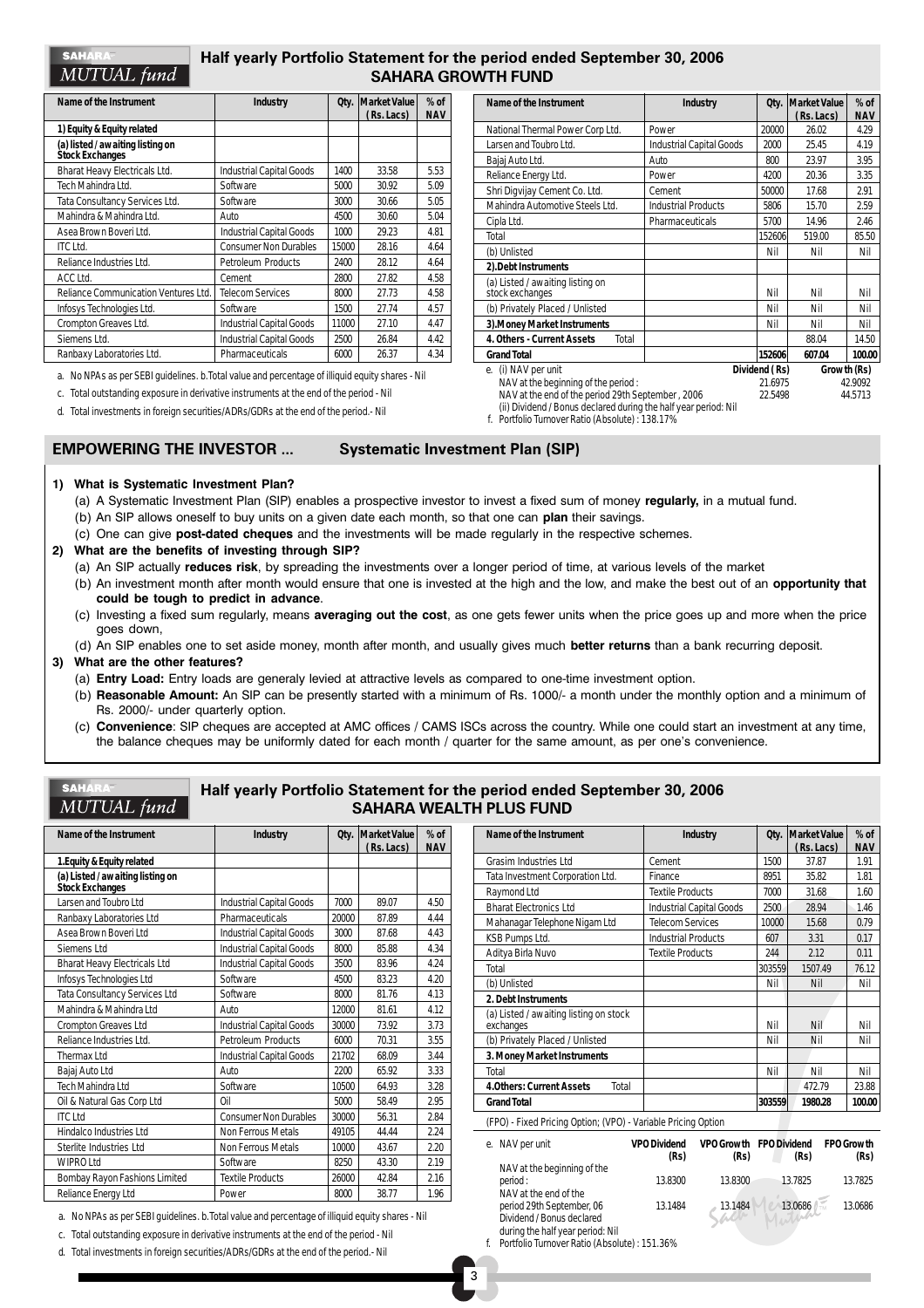#### **SAHAR** MUTUAL fund

#### Half yearly Portfolio Statement for the period ended September 30, 2006 SAHARA TAX GAIN FUND

| Name of the Instrument                                     | <b>Industry</b>                 | Qtv.  | Market Value<br>(Rs. Lacs) | $%$ of<br><b>NAV</b> |
|------------------------------------------------------------|---------------------------------|-------|----------------------------|----------------------|
| 1. Equity & Equity related                                 |                                 |       |                            |                      |
| (a) listed / awaiting listing on<br><b>Stock Exchanges</b> |                                 |       |                            |                      |
| Infosys Technologies Ltd                                   | Software                        | 1200  | 22.20                      | 4.85                 |
| Tata Consultancy Ser. Ltd                                  | Software                        | 2100  | 21.46                      | 4.69                 |
| Century Textiles & Ind. Ltd                                | Cement                          | 4000  | 20.44                      | 4.46                 |
| Larsen and Toubro Ltd                                      | <b>Industrial Capital Goods</b> | 1600  | 20.36                      | 4.45                 |
| <b>Crompton Greaves Ltd</b>                                | Industrial Capital Goods        | 7000  | 17.25                      | 3.77                 |
| Bharat Heavy Elec. Ltd                                     | <b>Industrial Capital Goods</b> | 700   | 16.79                      | 3.67                 |
| Shri Digvijay Cement Co. Ltd                               | Cement                          | 45000 | 15.91                      | 3.47                 |
| SKF India I td                                             | <b>Industrial Products</b>      | 5000  | 15.34                      | 3.35                 |
| Mahindra & Mahindra Ltd                                    | Auto                            | 2000  | 13.60                      | 2.97                 |
| Hindalco Industries Ltd                                    | Non Ferrous Metals              | 15000 | 13.58                      | 2.96                 |
| <b>ITC Ltd</b>                                             | <b>Consumer Non Durables</b>    | 7000  | 13.14                      | 2.87                 |
| Chambal Fertilisers &                                      | Fertilisers                     |       |                            |                      |
| Chemicals Ltd                                              |                                 | 35000 | 1279                       | 2.79                 |
| Royal Orchid Hotel Ltd                                     | <b>Hotels</b>                   | 6938  | 12.39                      | 2.71                 |
| Ballarpur Industries Ltd.                                  | Paper                           | 10000 | 12.03                      | 2.62                 |
| Bombay Rayon Fashions Ltd                                  | <b>Textile Products</b>         | 7000  | 11.53                      | 2.52                 |
| <b>Crest Animation Studios Ltd</b>                         | Media & Entertainment           | 10000 | 11.40                      | 2.49                 |
| Andhra Sugars Ltd                                          | Chemicals                       | 8000  | 10.92                      | 2.38                 |
| Aditya Birla Nuvo                                          | <b>Textile Products</b>         | 1250  | 10.86                      | 2.37                 |
| Torrent Power I td                                         | Power                           | 22000 | 10.38                      | 2.27                 |
| Reliance Capital Ltd                                       | Finance                         | 1800  | 10.27                      | 2.24                 |
| Engineers India Ltd.                                       | <b>Industrial Capital Goods</b> | 2000  | 10.19                      | 2.22                 |

a. No NPAs as per SEBI guidelines. b.Total value and percentage of illiquid equity shares - Nil

c. Total outstanding exposure in derivative instruments at the end of the period - Nil

d. Total investments in foreign securities/ADRs/GDRs at the end of the period.- Nil

| Name of the Instrument                                                                                      | Industry                        | Qty.                                | <b>Market Value</b><br>(Rs. Lacs) | $%$ of<br><b>NAV</b>              |
|-------------------------------------------------------------------------------------------------------------|---------------------------------|-------------------------------------|-----------------------------------|-----------------------------------|
| <b>Escorts Ltd</b>                                                                                          | Auto                            | 8000                                | 10.07                             | 2.20                              |
| Rajshree Sugars &                                                                                           | <b>Consumer Non Durables</b>    | 9000                                | 9.52                              | 2.08                              |
| Chemicals Ltd                                                                                               |                                 |                                     |                                   |                                   |
| <b>Bharat Electronics Ltd</b>                                                                               | Industrial Capital Goods        | 800                                 | 9.26                              | 2.02                              |
| Orient Paper and Ind. Ltd                                                                                   | Cement                          | 1500                                | 8.82                              | 1.93                              |
| Indo Tech Transformers Ltd.                                                                                 | <b>Industrial Capital Goods</b> | 5400                                | 8.74                              | 1.91                              |
| Tamil Nadu Newsprint & Papers Ltd.                                                                          | Paper                           | 8766                                | 8.38                              | 1.83                              |
| Bajaj Auto Finance Ltd                                                                                      | Finance                         | 2141                                | 8.35                              | 1.82                              |
| Motor Industries Co Ltd                                                                                     | <b>Auto Ancillaries</b>         | 250                                 | 8.22                              | 1.79                              |
| Shree Cements Ltd                                                                                           | Cement                          | 700                                 | 7.04                              | 1.54                              |
| <b>Tantia Constructions Ltd</b>                                                                             | Construction                    | 4175                                | 5.89                              | 1.29                              |
| Madras Cements Ltd                                                                                          | Cement                          | 150                                 | 5.02                              | 1.10                              |
| Gangotri Textiles Ltd                                                                                       | Textiles - Cotton               | 6021                                | 1.73                              | 0.38                              |
| Total                                                                                                       |                                 | 241491                              | 393.86                            | 86.01                             |
| (b) Unlisted                                                                                                |                                 | Nil                                 | Nil                               | Nil                               |
| 2. Debt Instruments                                                                                         |                                 |                                     |                                   |                                   |
| (a) Listed / awaiting listing on stock<br>exchanges                                                         |                                 | Nil                                 | Nil                               | Nil                               |
| (b) Privately Placed / Unlisted                                                                             |                                 | Nil                                 | Nil                               | Nil                               |
| 3. Money Market Instruments                                                                                 |                                 | Nil                                 | Nil                               | Nil                               |
| 4. Others: Current Assets<br>Total                                                                          |                                 |                                     | 64.05                             | 13.99                             |
| <b>Grand Total</b>                                                                                          |                                 | 241491                              | 457.91                            | 100.00                            |
| e. NAV per unit<br>NAV at the beginning of the period:<br>NAV at the end of the period 29th September, 2006 |                                 | Dividend (Rs)<br>17.4975<br>16.7242 |                                   | Growth (Rs)<br>20.0268<br>19.1417 |

Dividend declared during the half year period- Nil f. Portfolio Turnover Ratio (Absolute) : 97.72%

#### **SAHAR** MUTUAL fund

#### Half yearly Portfolio Statement for the period ended September 30, 2006 SAHARA INFRASTRUCTURE FUND

| Name of the Instrument                                     | Industry                        |       | <b>Qty.</b> Market Value<br>(Rs. Lacs) | $%$ of<br><b>NAV</b> |
|------------------------------------------------------------|---------------------------------|-------|----------------------------------------|----------------------|
| 1. Equity & Equity related                                 |                                 |       |                                        |                      |
| (a) listed / awaiting listing on<br><b>Stock Exchanges</b> |                                 |       |                                        |                      |
| <b>Bharat Heavy Electricals Ltd</b>                        | <b>Industrial Capital Goods</b> | 4500  | 107.95                                 | 4.16                 |
| Siemens Ltd                                                | <b>Industrial Capital Goods</b> | 10000 | 107.36                                 | 4.14                 |
| Asea Brown Boveri Ltd                                      | Industrial Capital Goods        | 3600  | 105.21                                 | 4.05                 |
| National Thermal Power Corp Ltd                            | Power                           | 80000 | 104.08                                 | 4.01                 |
| Larsen and Toubro Ltd                                      | Industrial Capital Goods        | 8000  | 101.80                                 | 3.92                 |
| Crompton Greaves Ltd                                       | <b>Industrial Capital Goods</b> | 40000 | 98.56                                  | 3.80                 |
| Tech Mahindra Ltd                                          | Software                        | 15000 | 9276                                   | 3.57                 |
| Infosys Technologies Ltd                                   | Software                        | 5000  | 9248                                   | 3.56                 |
| Sterlite Industries Ltd                                    | Non Ferrous Metals              | 20000 | 87.33                                  | 3.37                 |
| Orient Paper and Industries Ltd                            | Cement                          | 14500 | 85.22                                  | 3.28                 |
| Maharashtra Seamless Ltd                                   | <b>Ferrous Metals</b>           | 22000 | 83.30                                  | 3.21                 |
| Jyoti Structures Ltd                                       | Industrial Capital Goods        | 70000 | 80.26                                  | 3.09                 |
| Videsh Sanchar Nigam Ltd                                   | Telecom - Services              | 19000 | 75.58                                  | 2.91                 |
| Voltas Ltd                                                 | <b>Consumer Durables</b>        | 70000 | 72.56                                  | 2.80                 |
| Jai Prakash Associates Ltd.                                | Construction                    | 15000 | 71.33                                  | 2.75                 |
| <b>Reliance Communication Ventures Ltd</b>                 | Telecom - Services              | 20000 | 69.32                                  | 2.67                 |
| Mahindra & Mahindra Ltd                                    | Auto                            | 10000 | 68.01                                  | 2.62                 |
| Thermax Ltd                                                | <b>Industrial Capital Goods</b> | 20000 | 62.75                                  | 2.42                 |

a. No NPAs as per SEBI guidelines. b.Total value and percentage of illiquid equity shares - Nil

c. Total outstanding exposure in derivative instruments at the end of the period - Nil

d. Total investments in foreign securities/ADRs/GDRs at the end of the period.- Nil

**Name of the Instrument Industry Qty.** Market Value % of **(Rs. Lacs) NAV (Rs. Lacs)** KSB Pumps Ltd. 10919 10919 10919 10919 10919 12.29 Gujarat Mineral Development Corpn Ltd Minerals / Mining 16503 57.64 2.22 Areva T & D India Ltd Industrial Capital Goods 8000 54.44 2.10 Alfa Laval India Ltd Industrial Capital Goods 6577 53.11 2.05 Grasim Industries Ltd  $\vert$  Cement  $\vert$  2000  $\vert$  50.49  $\vert$  1.95 ACC Ltd Cement 5000 49.67 1.92 Reliance Industries Ltd Petroleum Products 4000 46.87 1.81 Oil & Natural Gas Corp Ltd Oil 4000 46.79 1.80 Reliance Energy Ltd Power 9500 46.04 1.77<br>
Tata Teleservices Ltd Telecom - Services 186456 36.55 1.41 Tata Teleservices Ltd Indraprastha Gas Ltd Gas 30000 35.24 1.36 Bharat Electronics Ltd Industrial Capital Goods 2500 28.94 1.12 ABG Shipyard Ltd Industrial Capital Goods 10000 27.68 1.07 Gas Authority Of India Ltd | Gas | 10000 | 26.32 | 1.01 Walchandnagar Industries Ltd Industrial Capital Goods 4510 22.74 0.88 Tantia Constructions Ltd Construction 10361 14.62 0.56 Total 766926 2222.49 85.65 (b) Unlisted Nil Nil Nil Nil Nil Nil **2. Debt Instruments** (a) Listed / awaiting listing on stock exchanges Nil Nil Nil (b) Privately Placed / Unlisted Nil Nil Nil Nil Nil Nil Nil **3. Money Market Instruments** Total Nil Nil Nil **4.0thers: Current Assets** Total 372.37 14.35 **Grand Total 766926 2594.86 100.00**

(FPO) - Fixed Pricing Option; (VPO) - Variable Pricing Option

| e. NAV per unit                  | <b>VPO Dividend</b> |           | VPO Growth FPO Dividend | <b>FPO Growth</b> |
|----------------------------------|---------------------|-----------|-------------------------|-------------------|
|                                  | (Rs)                | (Rs)      | (Rs)                    | (Rs)              |
| NAV at the beginning of the      |                     |           |                         |                   |
| period:                          | <b>NA</b>           | <b>NA</b> | <b>NA</b>               | NA.               |
| NAV at the end of the            |                     |           |                         |                   |
| period 29th September, 06        | 9.8061              | 9.8061    | 9.7791                  | 9.7791            |
| Dividend / Bonus declared        |                     |           |                         |                   |
| during the half year period: Nil |                     |           |                         |                   |
|                                  |                     |           |                         |                   |

f. Portfolio Turnover Ratio (Absolute) : 172.18%

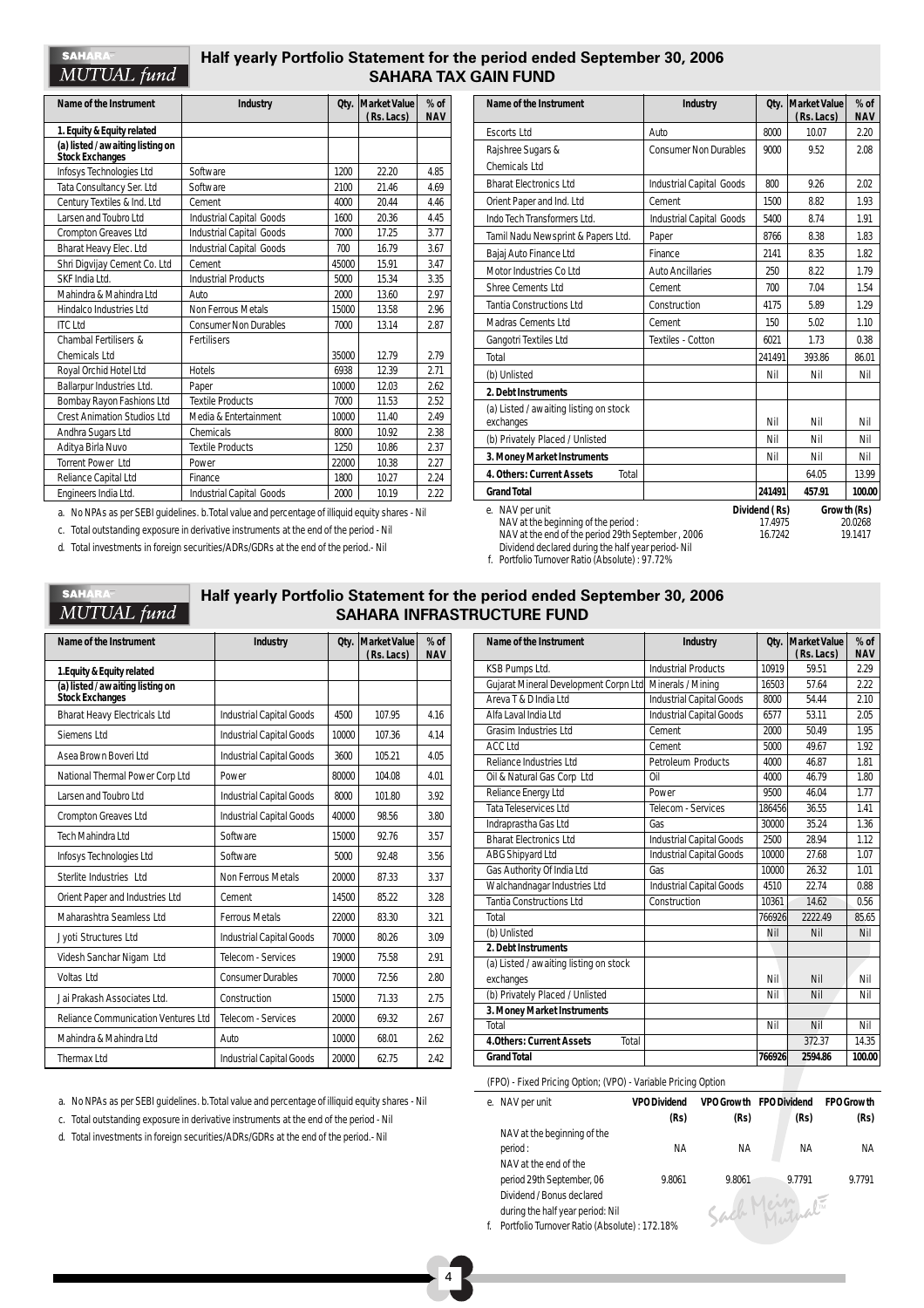#### **SAHA** MUTUAL fund

#### Half yearly Portfolio Statement for the period ended September 30, 2006 SAHARA MIDCAP FUND

| Name of the Instrument                                     | <b>Industry</b>                 |        | <b>Market Value</b><br>(Rs. Lacs) | $%$ of<br><b>NAV</b> |
|------------------------------------------------------------|---------------------------------|--------|-----------------------------------|----------------------|
| 1) Equity & Equity related                                 |                                 |        |                                   |                      |
| (a) listed / awaiting listing on<br><b>Stock Exchanges</b> |                                 |        |                                   |                      |
| <b>Crompton Greaves Ltd</b>                                | Industrial Capital Goods        | 27000  | 66.53                             | 5.36                 |
| Century Textiles & Industries Ltd                          | Cement                          | 12000  | 61.33                             | 4.94                 |
| Tata Infotech Ltd (Now TCS Ltd)                            | Software                        | 5884   | 60.14                             | 484                  |
| Shri Digvijay Cement Co. Ltd                               | Cement                          | 140000 | 49.49                             | 3.99                 |
| Aditva Birla Nuvo                                          | <b>Textile Products</b>         | 4786   | 41.60                             | 3.35                 |
| Voltas Ltd                                                 | <b>Consumer Durables</b>        | 40000  | 41.46                             | 3.34                 |
| Manugraph India Ltd                                        | Industrial Capital Goods        | 16000  | 38.36                             | 3.09                 |
| Indo Asian Fusegear Ltd                                    | <b>Industrial Capital Goods</b> | 27000  | 34.13                             | 2.75                 |
| Sundaram Fasteners Ltd                                     | <b>Auto Ancillaries</b>         | 24310  | 33.60                             | 2.71                 |
| <b>Ballarpur Industries Ltd</b>                            | Paper                           | 27000  | 32.47                             | 2.61                 |
| KSB Pumps Ltd.                                             | <b>Industrial Products</b>      | 5892   | 32.11                             | 2.58                 |
| Tata Investment Corporation Ltd.                           | Finance                         | 8000   | 32.01                             | 2.58                 |
| Thermax I td                                               | <b>Industrial Capital Goods</b> | 10000  | 31.38                             | 2.53                 |
| Indraprastha Gas Ltd                                       | Gas                             | 26598  | 31.24                             | 2.52                 |
| SKF India Ltd.                                             | <b>Industrial Products</b>      | 10000  | 30.69                             | 2.47                 |
| Rajshree Sugars & Chemicals Ltd                            | <b>Consumer Non Durables</b>    | 27596  | 29.18                             | 2.35                 |
| Tamil Nadu Newsprint & Papers Ltd.                         | Paper                           | 30000  | 28.67                             | 2.31                 |
| Bombay Rayon Fashions Limited                              | <b>Textile Products</b>         | 17000  | 28.01                             | 2.25                 |
| Tata Tea Ltd                                               | <b>Consumer Non Durables</b>    | 3700   | 27.76                             | 2.24                 |
| Raymond Ltd                                                | <b>Textile Products</b>         | 6000   | 27.16                             | 2.19                 |
| <b>FCI OEN Connectors Ltd.</b>                             | Industrial Capital Goods        | 6688   | 26.62                             | 2.14                 |

a. No NPAs as per SEBI guidelines. b.Total value and percentage of illiquid equity shares - Nil

c. Total outstanding exposure in derivative instruments at the end of the period - Nil

d. Total investments in foreign securities/ADRs/GDRs at the end of the period.- Nil

| Name of the Instrument                              | Industry                     |                                          |         | <b>Qty. Market Value</b><br>(Rs. Lacs) |                            |
|-----------------------------------------------------|------------------------------|------------------------------------------|---------|----------------------------------------|----------------------------|
| EID Parry (India) Ltd.                              | <b>Consumer Non Durables</b> |                                          | 16000   | 26.03                                  | 2.10                       |
| Sakthi Sugar Ltd                                    | <b>Consumer Non Durables</b> |                                          | 18110   | 24.45                                  | 1.97                       |
| Indo Tech Transformers Ltd.                         |                              | <b>Industrial Capital Goods</b><br>14600 |         | 23.64                                  | 1.90                       |
| Orient Paper and Inds. Ltd.                         | Cement                       |                                          |         | 23.51                                  | 1.89                       |
| Gujarat Alkalies and Chemicals Ltd                  | Chemicals                    | 13000                                    |         | 23.15                                  | 1.86                       |
| <b>Crest Animation Studios Ltd</b>                  |                              | Media and Entertainment                  | 20000   | 22.79                                  | 1.84                       |
| Maharashtra Seamless Ltd                            | <b>Ferrous Metals</b>        |                                          | 6000    | 22.72                                  | 1.83                       |
| Gangotri Textiles Ltd                               | Textile - Cotton             |                                          | 74207   | 21.26                                  | 1.71                       |
| Gujarat Narmada Valley Fert Co. Ltd                 | <b>Fertilisers</b>           |                                          | 20000   | 21.25                                  | 1.71                       |
| Balrampur Chini Mills Ltd                           | <b>Consumer Non Durables</b> |                                          | 20000   | 20.28                                  | 1.63                       |
| Sesa Goa Ltd                                        | <b>Ferrous Metals</b>        |                                          | 2000    | 19.52                                  | 1.57                       |
| <b>Torrent Power Ltd</b>                            | Power                        |                                          | 33000   | 15.57                                  | 1.25                       |
| Atlas Copco (India) Ltd                             | <b>Industrial Products</b>   |                                          | 1796    | 11.49                                  | 0.93                       |
| Royal Orchid Hotels Ltd                             | <b>Hotels</b>                |                                          | 5524    | 9.87                                   | 0.79                       |
| Atul Ltd.                                           | Chemicals                    |                                          | 8275    | 9.09                                   | 0.73                       |
| Total                                               |                              | 731966                                   |         | 1078.52                                | 86.85                      |
| (b) Unlisted                                        |                              |                                          |         | Nil                                    | Nil                        |
| 2. Debt Instruments                                 |                              |                                          |         |                                        |                            |
| (a) Listed / awaiting listing on<br>stock exchanges |                              |                                          | Nil     | Nil                                    | Nil                        |
| (b) Privately Placed / Unlisted                     |                              |                                          | Nil     | Nil                                    | Nil                        |
| 3. Money Market Instruments                         |                              |                                          | Nil     | Nil                                    | Nil                        |
| 4. Others: Current Assets<br>Total                  |                              |                                          |         | 163.35                                 | 13.15                      |
| <b>Grand Total</b>                                  |                              |                                          | 731966  | 1241.87                                | 100.00                     |
| e. NAV per unit                                     | <b>Dividend</b><br>(Rs)      | Growth<br>(Rs)                           |         | <b>Bonus</b><br>(Rs)                   | <b>Auto Payout</b><br>(Rs) |
| NAV at the beginning of the                         |                              |                                          |         |                                        |                            |
| period:                                             | 15.6846                      | 17.5700                                  | 17.5700 |                                        | 17.5700                    |
| NAV at the end of the<br>period 29th September, 06  | 14.7220                      | 16.4918                                  |         | 16.4918                                | 16.4918                    |
| Dividend / Bonus declared                           |                              |                                          |         |                                        |                            |

during the half year period: Nil

f. Portfolio Turnover Ratio (Absolute) : 200.09%

#### **SAHAI** Half yearly Portfolio Statement for the period ended September 30, 2006 **MUTUAL** fund SAHARA GILT FUND

| Name of the Instrument                           | Rating                   | Quantity | <b>Market Value</b> | % of NAV |
|--------------------------------------------------|--------------------------|----------|---------------------|----------|
|                                                  |                          |          | (Rs. Lacs)          |          |
| 1. Equity & Equity Related                       |                          |          |                     |          |
| (a) Listed / Awaiting listing on Stock Exchanges |                          | Nil      | Nil                 | Nil      |
| (b) Unlisted                                     | $\overline{\phantom{0}}$ | Nil      | Nil                 | Nil      |
| 2. Debt Instruments                              |                          |          |                     |          |
| (a) Listed                                       | $\overline{\phantom{0}}$ | Nil      | Nil                 | Nil      |
| (b) Privately Placed / Unlisted                  | $\overline{\phantom{0}}$ | Nil      | Nil                 | Nil      |
| 3. Money Market Instruments                      |                          | Nil      | Nil                 | Nil      |
| 4. Net Current Assets/ Reverse Repo              |                          |          | 98.55               | 100.00   |
| <b>Grand Total</b>                               |                          |          | 98.55               | 100.00   |

a. No NPAs as per SEBI guidelines.

- b. Total value and percentage of illiquid equity shares Nil
- c. Total outstanding exposure in derivative instruments at the end of the period Nil
- d. Total investments in foreign securities/ADRs/GDRs at the end of the period.- Nil

| e. NAV per unit                                   | <b>Dividend</b><br>(Rs) | Growth<br>(Rs) |
|---------------------------------------------------|-------------------------|----------------|
| NAV at the beginning of the period:               | 10.6650                 | 11.6622        |
| NAV at the end of the period 29th September, 2006 | 11.0500                 | 12.0832        |
| Dividend declared during the half year period-Nil |                         |                |
| f. Average Portfolio maturity: 0.0027 years       |                         |                |

**SAHAR** MUTUAL fund

#### Half yearly Portfolio Statement for the period ended September 30, 2006 SAHARA INCOME FUND

| Name of the Instrument                      | Rating | Quantity | <b>Market Value</b><br>(Rs. Lacs) | $%$ of<br><b>NAV</b> |
|---------------------------------------------|--------|----------|-----------------------------------|----------------------|
| 1. Equity & Equity related                  |        |          |                                   |                      |
| (a) listed / awaiting listing on Stock Exc. |        | Nil      | Nil                               | Nil                  |
| (b) Unlisted                                |        | Nil      | Nil                               | Nil                  |
| 2. Debt Instruments                         |        |          |                                   |                      |
| (a) Listed                                  |        |          |                                   |                      |
| (b) Privately Placed / Unlisted             |        | Nil      | Nil                               | Nil                  |

a. No NPAs as per SEBI guidelines. b.Total value and percentage of illiquid equity shares - Nil

c. Total outstanding exposure in derivative instruments at the end of the period - Nil

d. Total investments in foreign securities/ADRs/GDRs at the end of the period.- Nil

| Name of the Instrument        | Rating | <b>Quantity</b> | <b>Market Value</b><br>(Rs. Lacs) | $%$ of<br><b>NAV</b> |
|-------------------------------|--------|-----------------|-----------------------------------|----------------------|
| 3. Money Market Instruments   |        |                 |                                   |                      |
| <b>Commercial Paper</b>       |        | Nil             | Nil                               | Nil                  |
| <b>Certificate of Deposit</b> |        |                 |                                   |                      |
| UTI Bank Ltd                  | $P1+$  | 100000          | 92.76                             | 72.43                |
| Total                         |        | 100000          | 92.76                             | 72.43                |
| <b>4. Current Assets</b>      |        |                 | 35.30                             | 27.57                |
| <b>Grand Total</b>            |        | 100000          | 128.06                            | 100.00               |
|                               |        |                 |                                   |                      |

NAV at the beginning of the period :  $11.0073$ <br>NAV at the end of the period 29th September 2006<br>12.4823 NAV at the end of the period 29th September, 2006 11.2349 11.2349 12.4823<br>Dividend declared during the half year period- Nil f. Average Portfolio maturity: 0.70 years

e. NAV per unit **Dividend (Rs)** Growth (Rs)

5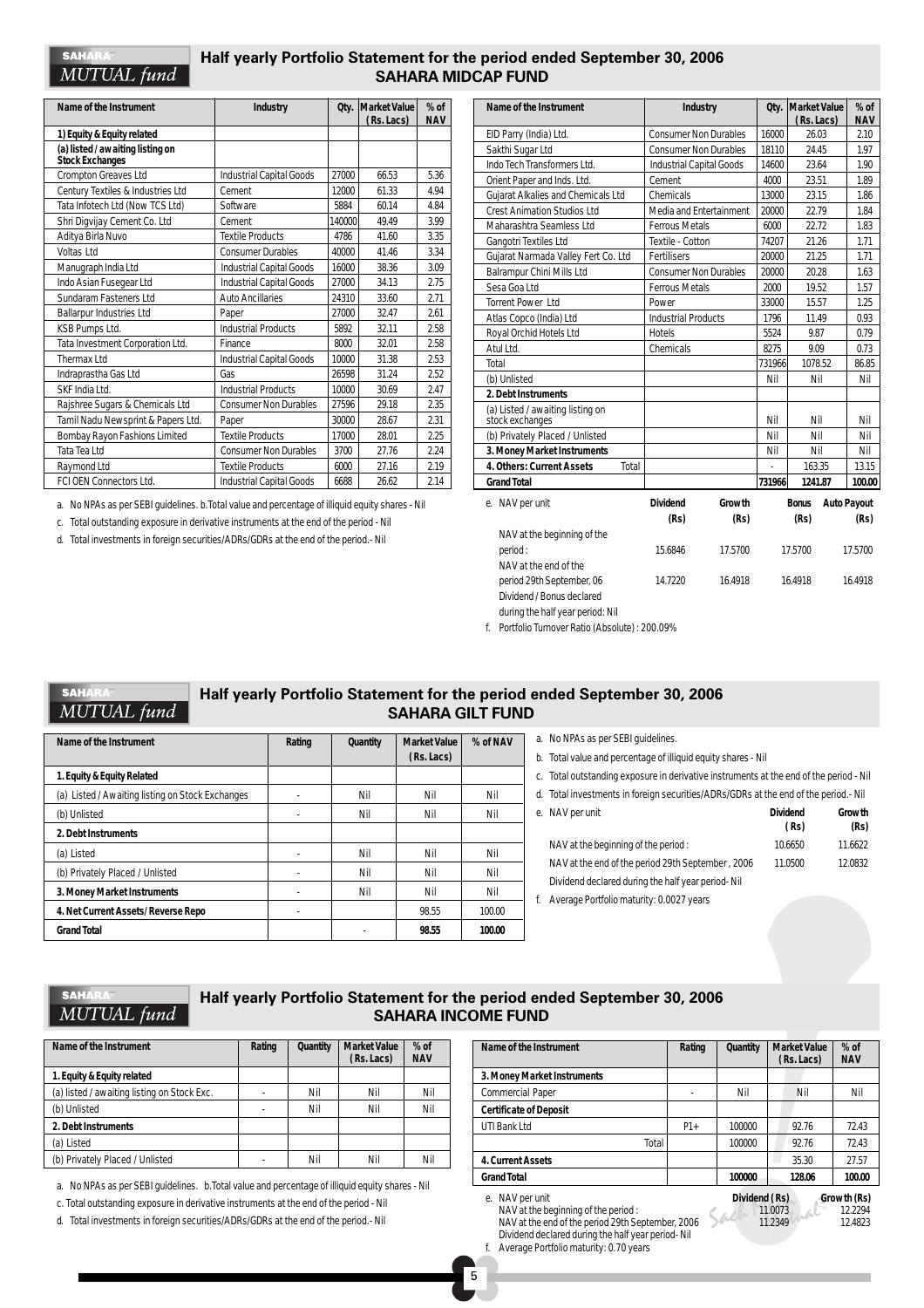

#### **SAHARA ASSET MANAGEMENT COMPANY PRIVATE LIMITED**

Corp. Office: Express Towers, 12th Floor, Nariman Point, Mumbai – 400 021. Tel: (022) 32424005/06, Fax: (022) 66547855

#### (For all unit holders of Sahara Mutual Fund)

#### Dear Unit holder,

#### Trading by Mutual Funds in Exchange Traded Derivatives Contracts.

#### A) Trading by Mutual Funds in Exchange Traded Derivatives Contracts.

In pursuant to SEBI Circular DNPD/Cir-29/2005 dated September 14, 2005 on "Trading by Mutual Funds in Exchange Traded Derivatives Contracts",the Trustees have approved the following changes with respect to the Policy on Trading in Derivatives of the schemes and investment restrictions. (i) Investment Restrictions: The related paragraph under "Investment Restrictions" would now stand modified as:

"Every mutual fund shall buy and sell securities on the basis of deliveries and shall in all cases of purchases, take delivery of relative securities and in all cases of sale, deliver the securities and shall in no case put itself in a position whereby it has to make short sale or carry forward transaction or engage in badla finance."

[Provided that mutual funds shall enter into derivatives transactions in a recognized stock exchange in accordance with the regulations/guidelines issued by the Board.]

- (ii) Trading in Derivatives: The section on Trading in Derivatives may now stand modified as follows:
	- In terms of SEBI circular No.DNPD/Cir-29/2005 dated September 14, 2005, Mutual funds have been permitted to participate in the derivatives market at par with Foreign Institutional Investors (FII). Derivative instruments may take the form of Index Futures, Index Options, Stock Futures and Stock Option contracts or such other derivative instruments as may be available from time to time.

The position limits for the fund and the schemes are as under:

- *i. Position limit for the Fund in equity index options contracts: (a).* The Fund position limit in equity index option contracts shall be higher of : Rs. 500 crore or 15% of the total open interest of the market in equity index option contracts (b). This limit would be applicable on open positions in all options contracts on a particular underlying index.
- *ii. Position limit for the Fund in equity index futures contracts:* (a). The Fund position limit in equity index futures contracts shall be higher of :Rs. 500 crore or 15% of the total open interest in the market in equity index futures contracts.(b).This limit would be applicable on open positions in all futures contracts on a particular underlying index.
- *iii. Additional position limit for hedging:* In addition to the position limits at point (i) and (ii) above, the Fund may take exposure in equity index derivatives subject to the following limits:
- 1. Short positions in index derivatives (short futures, short calls and long puts) shall not exceed (in notional value) the Fund's holding of stocks. 2. Long positions in index derivatives (long futures, long calls and short puts) shall not exceed (in notional value) the Fund's holding of cash, government securities, T-Bills and similar instruments.
- iv. Position limit for the Fund for stock based derivative contracts

The Fund position limit in a derivative contract on a particular underlying stock, i.e. stock option contracts and stock futures contracts, stand modified in the following manner:-

- a. For stocks having applicable market-wise position limit (MWPL) of Rs. 500 crores or more, the combined futures and options position limit shall be 20% of applicable MWPL or Rs. 300 crores, whichever is lower and within which stock futures position cannot exceed 10% of applicable MWPL or Rs. 150 crores, whichever is lower.
- b. For stocks having applicable market-wise position limit (MWPL) less than Rs. 500 crores, the combined futures and options position limit would be 20% of applicable MWPL and futures position cannot exceed 20% of applicable MWPL or Rs. 50 crore which ever is lower.
- *v. Position limit for each scheme of the Fund (1).*The position limits for each scheme of the fund and disclosure requirements shall be identical to that prescribed for a sub-account of a FII. Therefore, the scheme-wise position limit / disclosure requirements shall be
- 1. For stock option and stock futures contracts, the gross open position across all derivative contracts on a particular underlying stock of a scheme of the fund shall not exceed the higher of:

1% of the free float market capitalisation (in terms of number of shares).

#### Or

5% of the open interest in the derivative contracts on a particular underlying stock (in terms of number of contracts).

- 2. This position limits shall be applicable on the combined position in all derivative contracts on an underlying stock at a Stock Exchange
- 3. For index based contracts, the Fund shall disclose the total open interest held by its scheme or all schemes put together in a particular underlying index, if such open interest equals to or exceeds 15% of the open interest of all derivative contracts on that underlying index.
- The aforesaid change on Trading in Derivatives will be effective on a prospective basis on or from December 1, 2006. The aforesaid change will be applicable in respect of existing schemes of Sahara Mutual Fund.

In line with SEBI regulations, the unit holders are being offered an option to redeem their units at applicable NAV or switch to other open ended schemes of Sahara Mutual fund without payment of exit load between November 1, 2006 to November 30, 2006 ( both days inclusive). Redemption requests would be accepted at any of the official points of acceptance of Sahara Mutual Fund.

Unit holders in agreement with the aforesaid change may kindly treat this intimation as having deemed to have accepted to this change and no further action is required. This offer to exit is merely an option and is not compulsory. We would like you to remain invested in the said scheme. All other terms and conditions of the scheme remain unchanged.

(B) SIP-ECS/Auto Debit facility under all schemes: The auto debit facility is introduced for the existing and prospective investors . Auto Debit facility will be available with the banks as notified by Sahara Mutual Fund from time to time. The investor opting for Auto debit will be required to submit a mandate form duly signed on the basis of which Sahara Mutual fund will arrange for bank account to be debited as per the frequency, amount and date chosen by the investor.

#### (C) Prevention of Money Laundering and Know Your Customer (KYC) norms.

The Fund House shall adhere to the guidelines under The Prevention of Money Laundering Act, 2002 (PMLA), issued by SEBI/ AMFI from time to time. To ensure appropriate identification of the investor and with a view to monitor transactions for the prevention of money laundering, the AMC reserves the right to: (a) scrutinise and verify the identity of the investor, unit holder, person making the payment on behalf of the investor and the source of the funds invested, to be invested in Sahara Mutual Fund; (b) reject any application, prevent further transactions by a unit holder and (c) to mandatory redeem the units held by the unit holder at the applicable NAV related repurchase price at the time of such redemption.

In terms KYC norms the additional mandatory client information such as your proof of identity & address, nationality, occupation, financials etc. will be sought by the AMC/MF/ Intermediary at the time of your transaction request. Please note that transaction requests without mandatory information will not be considered as valid for processing and is liable to be rejected. Even if the intermediary accepts such application from you, the AMC will not process the same until the time such information is furnished. The client identification procedures will be applicable for all investors irrespective of the application amount. This would be done when KYC norms will be made applicable in future.

D) Addendum to offer documents: We would like to also inform certain changes as published in the addendums during the current half year period. Shri Naresh Kumar Garg, Chief Investment Officer of the Company has been assigned additional responsibilities as "Principal Officer" of the company, Mr Sudhir Kaup has been appointed as Compliance Officer of Sahara Mutual Fund and Shri Punit Srivastava has been appointed as Fund Manager for debt schemes namely, Sahara Liquid Fund, Sahara Income Fund, Sahara Gilt Fund.

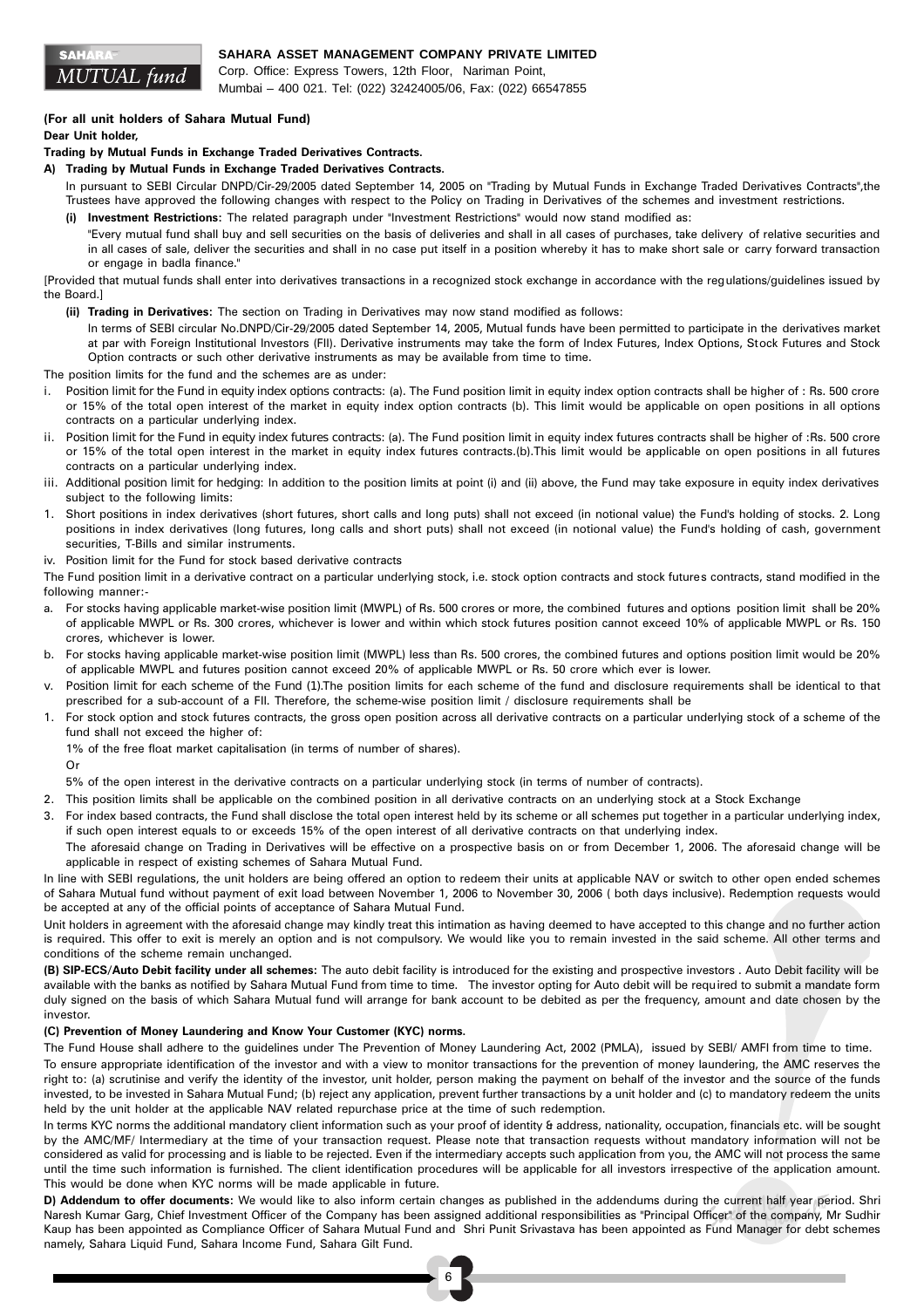The Official Points of Acceptance of Transactions of schemes of Sahara Mutual Fund due to change in address of existing CAMS Transaction Points (TP)/ Investor Service Centers (ISC) / new centers being added is as follows: Belgaum - (TP) : Tanish Tower, CTS No.192/A,Guruwar Peth, Tilakwadi, Belgaum - 590006. Tel: 0831-3299598; Burdwan - ( TP ): 398 G T Road, Basement of Talk of the Town, Burdwan-713101; Dehradun - (TP): 204/121 Nari Shilp Mandir Marg , Old Connaught Place, Dehradun - 248 001. Tel :0135-3251357; Erode - (TP) : 199/1 Brough Road, Near Sivaranjani Hotel, Erode -638001, Tel :0424- 3207730 / 3207733; Guntur - ( TP) : D-No 5-38-44, 5/1 Brodipet, Nr Ravi Sankar Hotel, Guntur - 474001 Tel: 0751-3202873; Gwa lior - (TP) : 1st floor, Singhal Bhavan, Daji Vitthal Ka Bada, Old High Court Road, Gwalior -474001 . Tel: 0751-3202873; Madurai - (ISC): 86/71 - A. Tamil Sangam Rd, (Opp. Bell Hotel), Madurai - 625 001. Tel: 0452-3252468 Trichur - (TP) : Adam Bazar, Room no 49, Ground Floor, Rice Bazar (East), Trichur - 680 001 Vijayawada - (ISC) : 40- 1-68, Rao & Ratnam Complex, Nr Chennupati Petrol Pump, M G Rd, Labbipet, Vijayawada - 520010. Tel: 0866-3295202; Warangal - (TP): F13, 1st Floor, BVSS Mayuri Complex, Opp. Public Garden, Lashkar Bazaar, Hanamkonda, Warangal - 506 001. Tel: 0870 - 3209927. Following the closure of the AMC Office at Panaji, Goa, it would cease to an Official Point Of Acceptance.

Under Sahara Midcap Fund and Sahara Infrastructure Fund, the minimum additional investments w.e.f June 15, 2006 is Rs.500/- and in multiples of Re.1/ thereafter.

The load Structure for equity schemes/SIP investments under equity Schemes and minimum amount of investment under SIP of equity schemes is as follows.

| Load Structure for all Equity Schemes w.e.f 15/06/2006 |                       |                                |                  |                               |                 |  |  |  |
|--------------------------------------------------------|-----------------------|--------------------------------|------------------|-------------------------------|-----------------|--|--|--|
| <b>Scheme</b>                                          | Amount                | <b>Existing Load Structure</b> |                  | <b>Revised Load Structure</b> |                 |  |  |  |
|                                                        |                       | <b>Entry Load</b>              | <b>Exit Load</b> | Entry                         | Exit            |  |  |  |
| Sahara Growth Fund /                                   | $<$ Rs.1 $cr$         | 2.25%                          | Nil              | 2.25%                         | Nil             |  |  |  |
| Sahara Midcap Fund /                                   |                       |                                |                  |                               |                 |  |  |  |
| Sahara Wealth Plus Fund                                | $>=$ Rs.1 $cr$        | Nil                            | Nil              | Nil                           | 1% if redeemed  |  |  |  |
| Sahara Infrastructure                                  |                       |                                |                  |                               | before 3 months |  |  |  |
| Fund                                                   |                       |                                |                  |                               |                 |  |  |  |
| Sahara Tax Gain Fund                                   | $\epsilon$ = Rs.1 Lac | 2.25%                          | Nil              | 2.25%                         | Nil             |  |  |  |
|                                                        | $>$ Rs.1 Lac          | 2.25%                          | Nil              | 2.25%                         | Nil             |  |  |  |

#### Minimum Investment Amount, Load Structure for Systematic Investment Plan ( SIP) of Equity Schemes

|                            | <b>Existing Minimum Amount for SIP</b> |                         | <b>Revised Minimum Amount for SIP</b> |                              |  |
|----------------------------|----------------------------------------|-------------------------|---------------------------------------|------------------------------|--|
| <b>Scheme Name</b>         | <b>Monthly SIP</b>                     | <b>Quarterly SIP</b>    | <b>Monthly SIP</b>                    | <b>Quarterly SIP</b>         |  |
| Sahara Growth Fund,        | Monthly: 6 post dated                  | Quarterly: 4 post dated | Monthly: 6 post dated                 | Quarterly: 4 post dated      |  |
| Sahara Tax Gain Fund       | cheques for a minimum                  | chq. for a minimum      | chq. for a minimum of                 | cheques for a minimum of     |  |
|                            | of Rs.500/- each                       | of Rs.750/- each        | Rs.1000/- each                        | Rs.2000/- each               |  |
| Sahara Mid Cap Fund,       | Monthly: 4 post dated chq.             | Quarterly: 4 post dated | Monthly: 6 post dated                 | Quarterly: 4 post dated chg. |  |
| Sahara Wealth Plus Fund,   | for a minimum of Rs.500/-              | chq. for a minimum      | chq. for a minimum of                 | for a minimum of Rs.2000/-   |  |
| Sahara Infrastructure Fund | each                                   | of Rs.750/- each        | Rs.1000/- each                        | each                         |  |

Load Structure for SIP/STP of Equity schemes:

Entry Load: 2.25% Exit load: 1.00% if redeemed within one year from the date of allotment for each SIP/STP installment.

#### E) For the unit holders of Sahara Mid Cap Fund

We wish to now share with our valued investors that recently there has been a change in the composition of the index of CNX Mid Cap by NSE. The top four stocks from the index have been moved out and replaced by four new stocks. With this change it is viewed that the new stocks would have a comparatively balance contribution to the Index. In view of the shift, the index is now considered more favorable to be the benchmark for Sahara Mid Cap fund.

The Board of Trustees have decided to change the benchmark of Mid Cap fund from SNP CNX 500 to CNX Mid Cap.

Currently, "The mid cap companies are identified having market capitalization in the range of Rs.60 crores to Rs.6000 crores". A provision to invest not exceeding 20% in stocks having market capitaliation beyond these limits, is being introduced so as to enhance investor returns and reduce volatility when midcap stocks as a pack tends to underperform the market.

The above mentioned changes will take place effective December 1, 2006. In line with SEBI regulations, the unit holders are being offered an option to redeem their units at applicable NAV or switch to other open ended schemes of Sahara Mutual fund without payment of exit load between November 1, 2006 to November 30, 2006 (both days inclusive). Redemption requests would be accepted at any of the official points of acceptance of Sahara Mutual Fund.

Unit holders in agreement with the aforesaid change may kindly treat this intimation as having deemed to have accepted to this change and no further action is required. This offer to exit is merely an option and is not compulsory. We would like you to remain invested in the said scheme. All other terms and conditions of the scheme remain unchanged.

#### F) For the unit holders of Sahara Infrastructure Fund

#### Sub: Change in the Asset Allocation of Sahara Infrastructure Fund.

Sahara Infrastructure Fund is an open ended growth fund with an investment objective to provide income distribution and/or medium to long term capital gains by investing predominantly in equity and equity related instruments of companies in the Infrastructure sector.

Many of the available infrastructure stocks are in the midcap segment. Barring 8-10 large cap stocks, our fund is constrained to invest in midcap stocks compulsorily. This mars fund performance when we witmess a large cap rally. Owing to the restriction in investmnet in only infrastructure stocks, we lose not only the oppurtunity to invest in other large cap stocks during a large cap rally, but also increase the risk of the portfolio by staying invested in some of the midcap stocks.

The Board of Trustees have decided for investments in non-infrastructure stocks, not exceeding 20% of the net assets at any time.

The above mentioned change will take place effective December 1, 2006. In line with SEBI regulations, the unit holders are being offered an option to redeem their units at applicable NAV or switch to other open ended schemes of Sahara Mutual fund without payment of exit load between November 1, 2006 to November 30, 2006 (both days inclusive). Redemption requests would be accepted at any of the official points of acceptance of Sahara Mutual Fund.

Unit holders in agreement with the aforesaid change may kindly treat this intimation as having deemed to have accepted to this change and no further action is required. This offer to exit is merely an option and is not compulsory. We would like you to remain invested in the said scheme. All other terms and conditions of the scheme remain unchanged.

#### G) Profile updation :

In the quest to continue to deliver value added better services, we request you to provide us with your updated profile in attached Business Reply Inland Letter and forward it to "Sahara Mutual Fund, Express Towers, 12th Floor, Nariman Point, Mumbai - 400 021."

7

We take this opportunity to thank you for investing in the schemes of Sahara Mutual Fund and look forward for your continued support.

Wishing you of our best services at all times.

For Sahara Asset Management Company Private Limited

Head - Investor Services. Date: 26th October, 2006

Sd/-